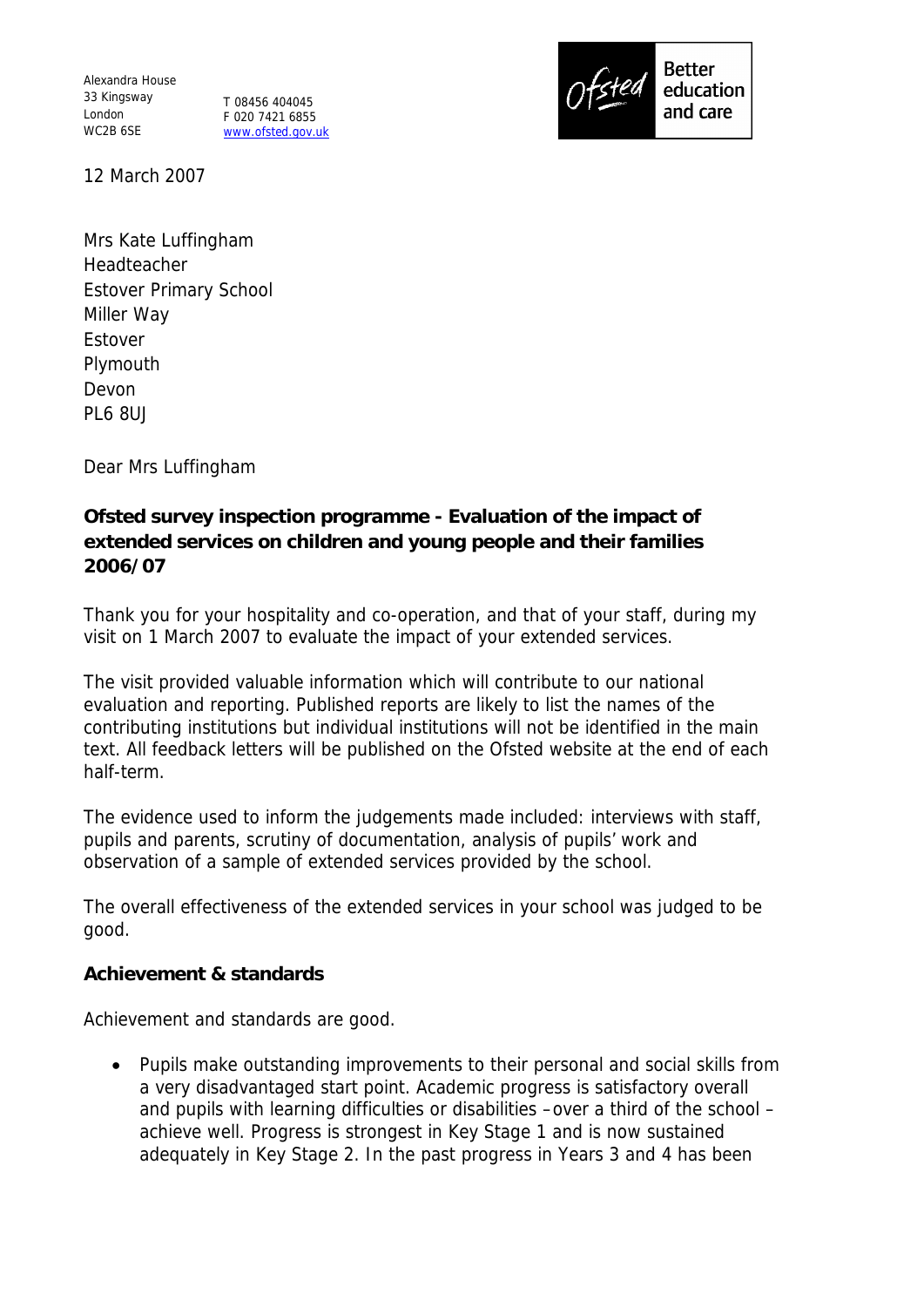weak but is now improved to satisfactory levels. Extended services make a good contribution to these outcomes.

- The school's many clubs and activities help pupils mix well, make friends and grow in confidence. Staff use these activities to create numerous opportunities for pupils to succeed and have their success acknowledged. Breakfast club and after-school club further promote independence. Staff see pupils becoming much more effective learners as their confidence, communication skills and ability to work with others all improve.
- Many pupils have learning difficulties or disabilities and a significant proportion are vulnerable in other ways, including "looked after" children. The school is very successful in directing parents and carers of these children to external services such as Family Support Workers, health care professionals, the Education Welfare Officer and others. The school has also provided immensely valuable help to specific families at times of great emotional needs.
- An expansion of provision for gifted and talented pupils is taking place and interim evaluation shows very good progress in music, mathematics and information and communication technology (ICT) for those participating.

## **Quality of provision**

The quality of extended services is good.

The school makes good provision in all areas of the core offer. Where partners can make better provision it supports them well.

- A wide range of sports and musical activities are offered each week, which pupils respond to very positively. These are enhanced by occasional visits to the school by specialists, such as the African drumming day observed during this inspection.
- School records show that take up of extra curricular activities has risen over the last three years from about 1/3 of all pupils to 2/3. Parental consultation led some areas of expansion, for instance, sports clubs for younger pupils.
- The school's breakfast club and after school club are popular and effective. Larger scale before and after school care is provided by the nearby children's centre where holiday clubs are also run. This typifies the way the school operates in close partnership with other institutions on the same campus, It helps plan and pay for many joint services, including the multi-agency coordinator who audits community needs and develops shared networks. The campus as a whole also provides extensive opportunities for wider community use.
- Referral to external providers of educational, social and health services is consistently swift and well directed. Parents gave moving testimony to the way their circumstances and that of their children had been transformed by such support. Parents are using external support increasingly, but more services are concentrated elsewhere in the region and the school cannot always ensure easy access to help even when referral is rapid.